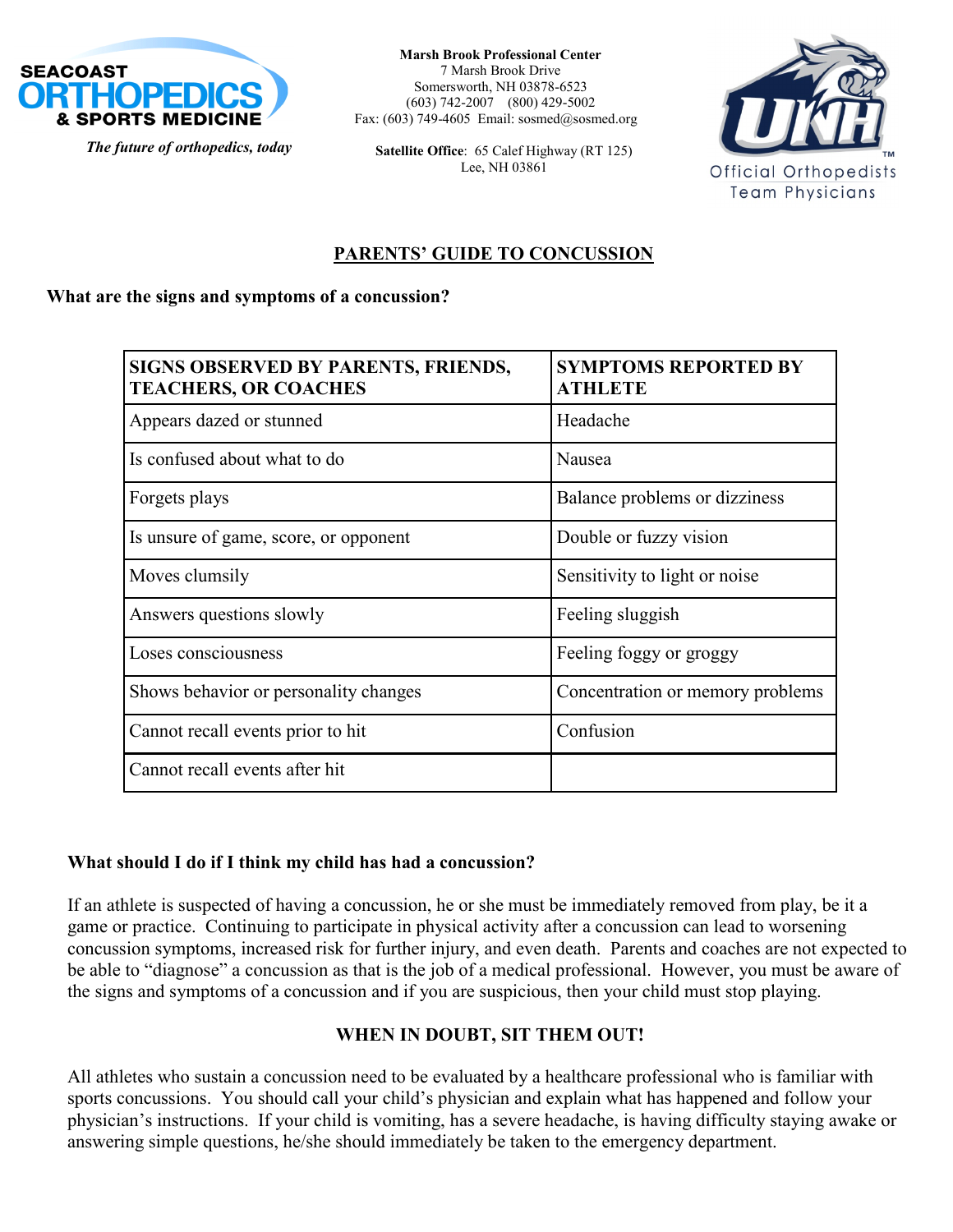## **When can an athlete return to play following a concussion?**

After suffering a concussion, **no athlete should return to play or practice on that same day.**  Previously, athletes were allowed to return to play if their symptoms resolved within 15 minutes of the injury. Studies have shown us that the young brain does not recover quickly enough for an athlete to return to activity in such a short time.

Concerns over athletes returning to play too quickly have led state lawmakers in both Oregon and Washington to pass laws stating that **no player shall return to play following a concussion on that same day and the athlete must be cleared by an appropriate healthcare professional before he/she is allowed to return to play in games or practices.** The laws also mandate that coaches receive education on recognizing the signs and symptoms of concussion.

Once an athlete no longer has symptoms of a concussion and is cleared to return to play by a healthcare professional knowledgeable in the care of sports concussions, he/she should proceed with activity in a step-wise fashion to allow the brain to readjust to exertion. On average, the athlete will complete a new step each day. The return to play schedule should proceed as below following medical clearance.

Step 1: Light exercise including walking or riding an exercise bike. No weight lifting.

Step 2: Running in the gym or on the field. No helmet or other equipment.

- Step 3: Non-contact training drills in full equipment. Weight training can begin.
- Step 4: Full contact practice or training.

Step 5: Game play.

### **If symptoms occur at any step, the athlete should cease activity and be re-evaluated by a healthcare provider.**

## **How can a concussion affect school work?**

Following a concussion, many athletes will have difficulty in school. These problems may last from days to months and often involve difficulties with short and long term memory, concentration, and organization.

In many cases, it is best to lessen the athlete's class load early on after the injury. This may include staying home from school for a few days, followed by a lightened schedule for a few days, or perhaps a longer period of time, if needed. Decreasing the stress on the brain early on after a concussion may lessen symptoms and shorten the recovery time.

# **What can I do?**

- Both you and your child should learn to recognize the "signs and symptoms" of concussion as listed above.
- Teach your child to tell the coaching staff if he/she experiences such symptoms.
- Emphasize to administrators, coaches, teachers, and other parents your concerns and expectations about concussion and safe play.
- Teach your child to tell the coaching staff if he/she suspects that a teammate has a concussion.
- Monitor sports equipment for safety, fit, and maintenance
- Ask teachers to monitor any decrease in grades or changes in behavior that could indicate concussion.
- Report concussions that occurred during the school year to appropriate school staff. This will help in monitoring injured athletes as they move to the next season's sports.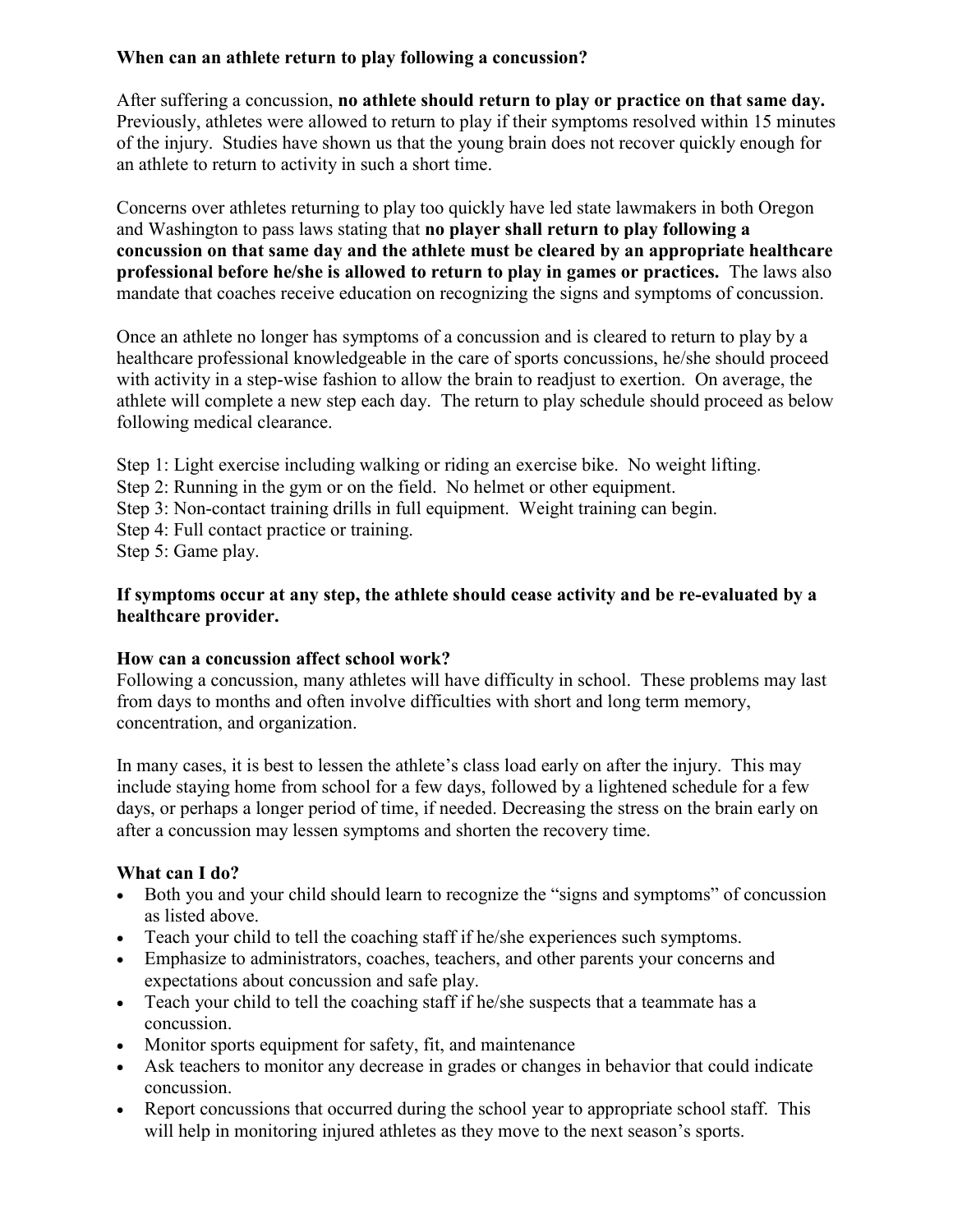## **OTHER FREQUENTLY ASKED QUESTIONS**

#### **Why is it so important that an athlete not return to play until he/she has completely recovered from a concussion?**

Athletes who have not fully recovered from an initial concussion are significantly vulnerable for recurrent, cumulative, and even catastrophic consequences of a second concussive injury. Such difficulties are prevented if the athlete is allowed time to recover from the concussion and return to play decisions are carefully made. No athlete should return to sport or other at-risk participation when symptoms of concussion are present and recovery is ongoing.

#### **Is a CT scan or MRI needed to diagnose a concussion?**

Diagnostic testing which includes CT and MRI scans is rarely needed following a concussion. While these are helpful in identifying life-threatening brain injuries (e.g., skull fracture, bleeding, swelling), they are not normally utilized, even for athletes who have sustained severe concussions. A concussion is diagnosed based upon the athlete's story of the injury and the healthcare provider's physical examination.

#### **What is the best treatment to help my child recover more quickly from a concussion?**

The best treatment for a concussion is rest. There are no medications that can speed the recovery from a concussion. Exposure to loud noises, bright lights, computers, video games, television, and phones (including text messaging) all may worsen the symptoms of a concussion. You should allow your child to rest as much as possible in the days following a concussion. As the symptoms lessen, you can allow increased use of computers, phone, video games, etc., but the access must be lessened if symptoms worsen.

#### **How long do the symptoms of a concussion usually last?**

The symptoms of a concussion will usually go away within one week of the initial injury. You should anticipate that your child will likely be out of sports for about two weeks following a concussion. However, in some cases, symptoms may last for several weeks or even months. Symptoms such as headache, memory problems, poor concentration, and mood changes can interfere with school work and social interactions. The potential for such long-term symptoms indicates the need for careful management of all concussions.

#### **How many concussions can an athlete have before he/she should stop playing sports?**

There is no "magic number" of concussions that determines when an athlete should give up playing contact or collision sports. The circumstances surrounding each individual injury such as how the injury happened and length of symptoms following the concussion are very important and must be considered when assessing an athlete's risk for further and potentially more serious concussions. The decision to "retire" from sports is a decision best reached following a complete evaluation by your child's primary care provider and consultation with a physician or neuropsychologist who specializes in treating sports concussion.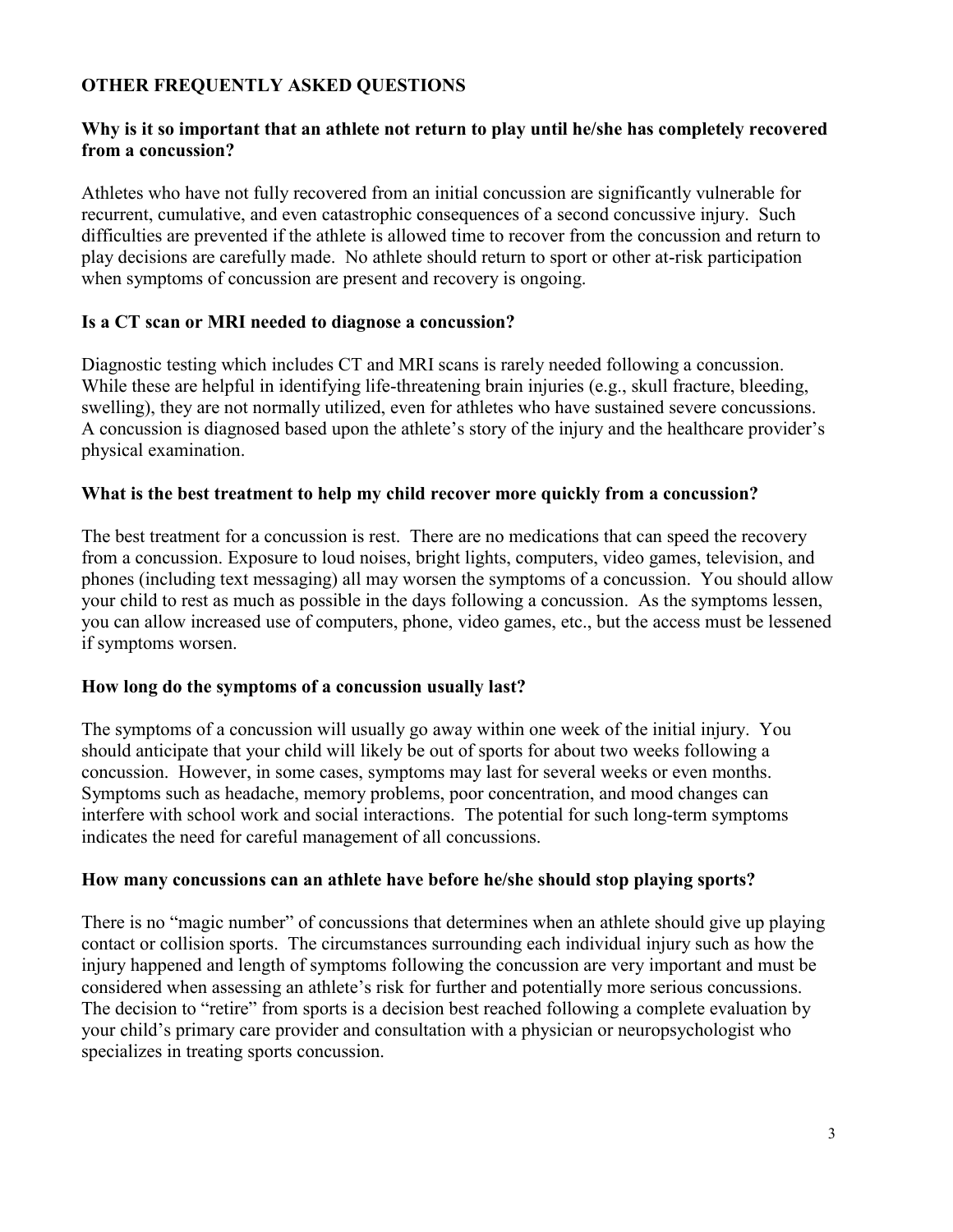#### **I have read recently that concussions may cause long-term brain damage in professional football players. Is this a risk for high school athletes who have had a concussion?**

The issue of "chronic encephalopathy" in several former NFL players has received a great deal of media attention lately. Very little is known about what may be causing dramatic abnormalities in the brains of these unfortunate, retired football players. At this time, we have very little knowledge of the long-term effects of concussions which happen during high school athletics.

In the cases of the retired NFL players, it appears that most had long careers in the NFL after playing in high school and college. In most cases, they played football for over 20 years and suffered multiple concussions in addition to hundreds of other blows to their heads. Alcohol and steroid use may also be contributing factors in some cases. Obviously, the average high school athlete does not come close to suffering the total number or shear force of head trauma seen by professional football players. However, the fact that we know very little about the long -term effects of concussions in young athletes is further reason to very carefully manage each concussion.

Some of this information has been adapted from the CDC's "Heads Up: Concussion in High School Sports" materials by the NFHS's Sports Medicine Advisory Committee. Please go to www.cdc.gov/ncipc/tbi/coaches\_Tool\_Kit.htm for more information.

If you have any further questions regarding concussions in high school athletes, please contact Fred Brennan, Jr., D.O. at Seacoast Orthopedics & Sports Medicine, 7 Marsh Brook Drive, Somersworth, NH (603) 742-2007 or (866) 577-7232; email: sosmed@sosmed.org; www.sosmed.org;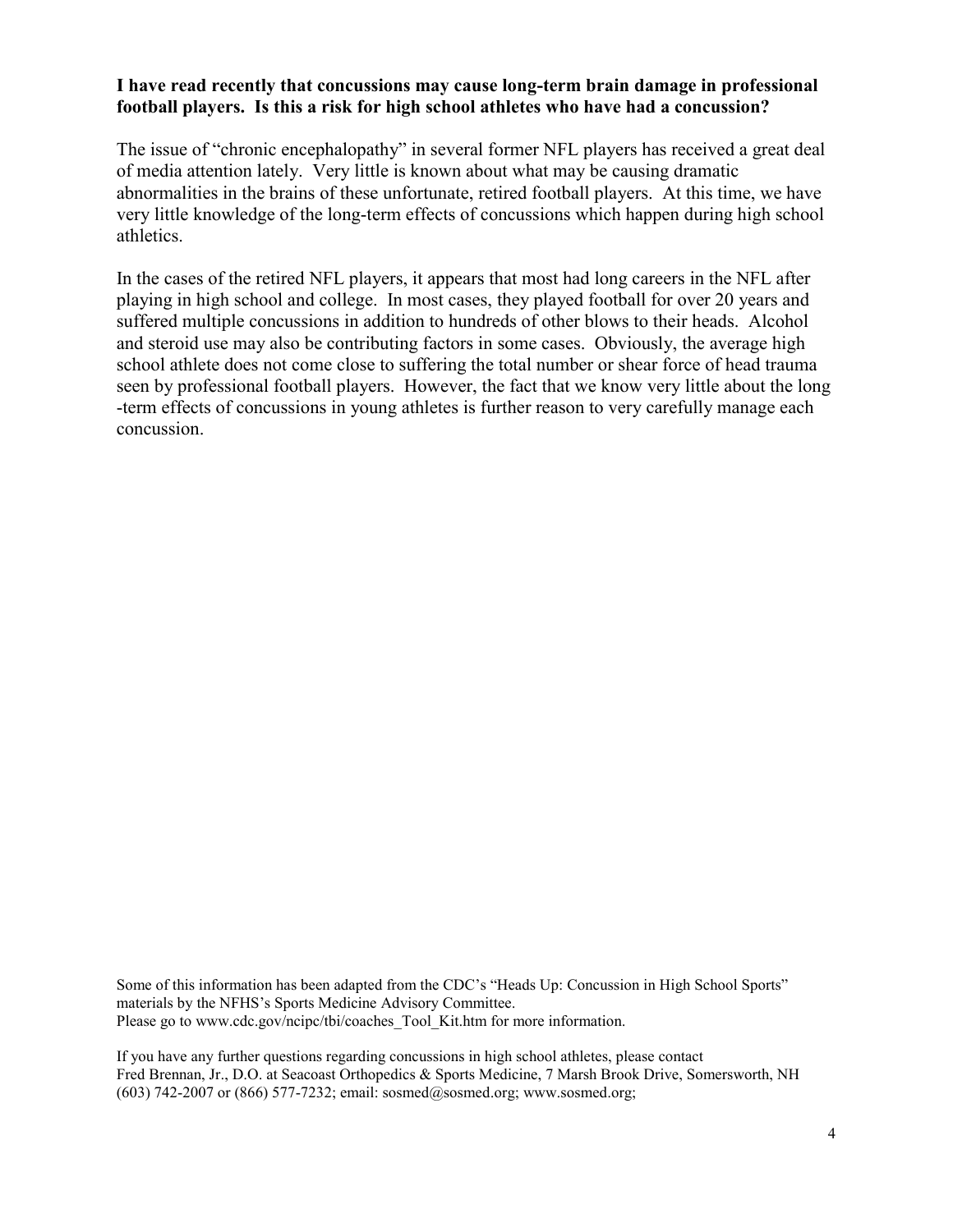# **HOME CARE INSTRUCTIONS FOR ATHLETIC HEAD INJURY**

## **Concussion Care Instructions**

Your son/daughter has been diagnosed with a concussion (also known as a mild traumatic brain injury). These instructions are designed to help speed recovery. Your careful attention to these instructions can also prevent further injury. Before your son/daughter is allowed to return to activity, he/she must be evaluated and cleared by a physician. Rehab 3 Center for Athletes strongly recommends Dr Fred Brennan at Seacoast Orthopedics & Sports Medicine. Dr Brennan is an expert in concussion management and works closely with the Rehab 3 athletic training staff to ensure the highest level of care for your child. For an appointment with Dr Brennan, contact Seacoast Orthopedics & Sports Medicine at (603) 742-2007 or (866) 577-7232.

Sometimes the signs and symptoms from a concussion do not become apparent until hours after the initial trauma. The following list includes some, but not all, possible signs and symptoms of a concussion.

Sensitivity to light Headache Drowsiness Balance problems/dizziness Trouble sleeping Nausea Blurred vision Sleeping more than usual Sensitivity to noise Vomiting Irritability Difficulty concentrating Numbness/tingling Fatigue Sadness Difficulty remembering Feeling like in a "fog"

If any of the following symptoms occur, bring your child to the nearest hospital emergency room.

- Any significant increase in intensity in the signs and symptoms listed above
- Severe headache that is not alleviated by Tylenol or cool packs applied to the head
- Repetitive or persistent vomiting
- Difficulty seeing, any peculiar eye movements, or one pupil larger than the other
- Restlessness, irritability, or drastic changes in emotional control
- Convulsions/seizures
- Difficulty walking or using arms
- Dizziness/unsteady gait or confusion that gets progressively worse
- Difficulty being awakened
- Difficulty speaking or slurring of speech
- Bleeding or drainage of fluid from the nose or ears
- Any new or severe symptoms

## **Instructions:**

- REST is the key—get lots of rest. Physical rest and "brain" rest. Be sure to get enough sleep at night and take naps, if possible.
- Limit physical activity as well as activities that require a lot of thinking or concentration (homework, video games, texting). These activities can make symptoms worse.
- You should not physically exert yourself (e.g., sports, lifting, running, biking) if you still have any symptoms of a concussion. Simply walking at a normal pace is okay.
- Drink lots of fluids and eat healthy foods. Do not drink alcohol.
- You may take two Tylenol (acetaminophen) every 6 hours as needed for headache. Nothing stronger unless authorized by a medical provider
- Report any new or changing signs and symptoms to your athletic trainer.